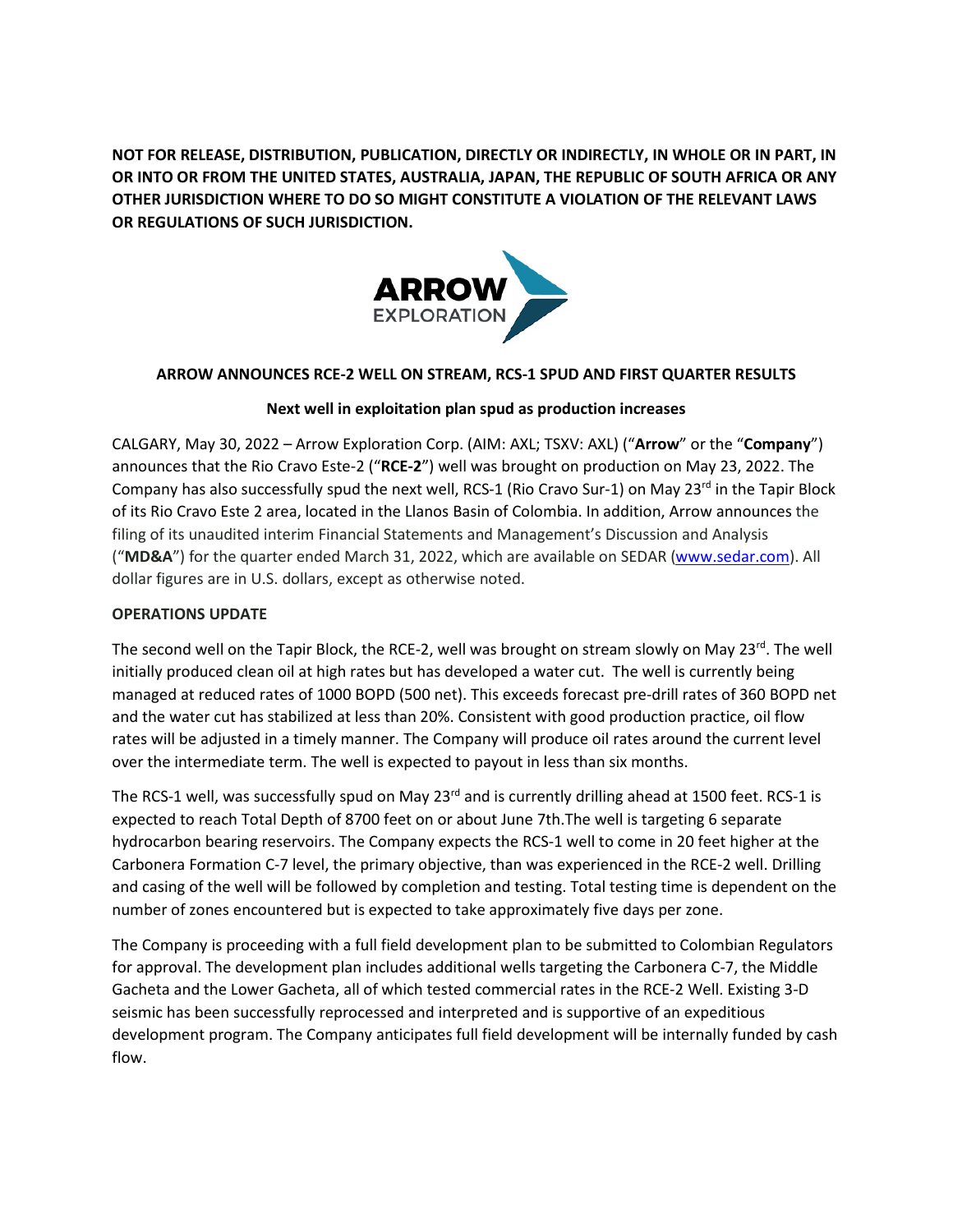Marshall Abbott, CEO of Arrow, commented: "We are encouraged with the results of the RCE-2 well, which add materially to our production, reserves and cashflow. Building on this momentum, we have successfully spud the RCS-1 well, and look forward to providing the results of the zone testing once drilling is complete. We expect that this new well will further increase our production rates, producing additional positive cashflow and reserves for Arrow during an ongoing high commodity price environment."

Continued strong production rates from existing tied-in wells combined with additional and expected production from the RCE-2 well and RCS-1 wells support the Company's objective of achieving a production rate of 3,000 boe/d within 18 months of its AIM listing (October 2021).

# **2022 FIRST QUARTER INTERIM RESULTS**

### **FINANCIAL AND OPERATING HIGHLIGHTS**

|                                                            | Three months<br>ended March 31, | Three months<br>ended March 31, |
|------------------------------------------------------------|---------------------------------|---------------------------------|
| (in United States dollars, except as otherwise noted)      | 2022                            | 2021                            |
| <b>Financial Highlights:</b>                               |                                 |                                 |
|                                                            |                                 |                                 |
| Total natural gas and crude oil revenues, net of royalties | 3,402,962                       | 847,432                         |
|                                                            |                                 |                                 |
| Funds flow from (used in) operations (1)                   | 312,951                         | (371, 107)                      |
|                                                            |                                 |                                 |
| Funds flow from (used in) operations per share (1)         |                                 |                                 |
|                                                            |                                 |                                 |
| <b>Basic</b>                                               | 0.00                            | (0.01)                          |
|                                                            |                                 |                                 |
| Diluted                                                    | 0.00                            | (0.01)                          |
|                                                            |                                 |                                 |
| Net income (loss)                                          | (5,431,865)                     | (510, 405)                      |
|                                                            |                                 |                                 |
| Net income (loss) per share                                |                                 |                                 |
|                                                            |                                 |                                 |
| Basic                                                      | (0.03)                          | (0.01)                          |
|                                                            |                                 |                                 |
| Diluted                                                    | (0.02)                          | (0.01)                          |
|                                                            |                                 |                                 |
| Adjusted EBITDA (1)                                        | 562,284                         | (172, 417)                      |
|                                                            |                                 |                                 |
| Weighted average shares outstanding                        |                                 |                                 |
|                                                            |                                 |                                 |
| <b>Basic</b>                                               | 213,577,686                     | 68,674,602                      |
|                                                            |                                 |                                 |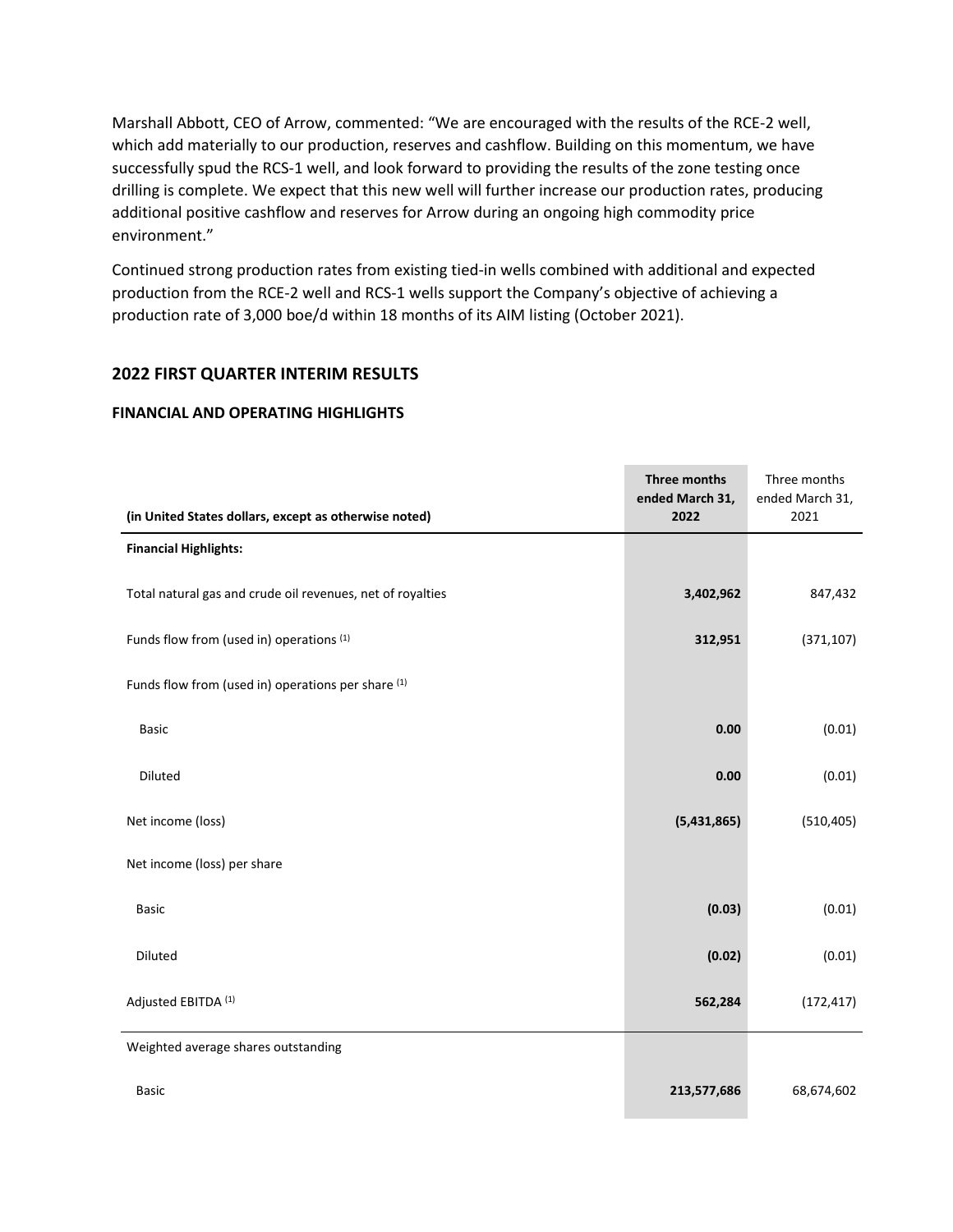| Diluted                                                | 250,941,120 | 68,674,602  |
|--------------------------------------------------------|-------------|-------------|
| Common shares end of period                            | 213,814,643 | 68,674,602  |
| Capital expenditures                                   | 725,665     | 97,330      |
| Cash and cash equivalents                              | 8,967,197   | 6,427,994   |
| Current assets                                         | 11,538,944  | 10,145,687  |
| <b>Current liabilities</b>                             | 3,881,006   | 12,805,377  |
| Working capital (deficit) (1)                          | 7,657,938   | (2,659,690) |
| Long-term portion of restricted cash (2)               | 742,733     | 490,760     |
| <b>Total assets</b>                                    | 39,914,240  | 27,684,920  |
|                                                        |             |             |
| <b>Operational Highlights:</b>                         |             |             |
| Natural gas and crude oil production, before royalties |             |             |
| Natural gas (Mcf/d)                                    | 4,221       | 383         |
| Natural gas liquids (bbl/d)                            | 6           | 4           |
| Crude oil (bbl/d)                                      | 434         | 174         |
| Total (boe/d)                                          | 1,144       | 242         |
|                                                        |             |             |
| Operating netbacks (\$/boe) (1)                        |             |             |
| Natural gas (\$/Mcf)                                   | \$0.73      | \$1.02      |
| Crude oil (\$/bbl)                                     | \$48.94     | \$35.33     |
| Total (\$/boe)                                         | \$20.16     | \$27.77     |

*(1)Non-IFRS measures – see "Non-IFRS Measures" section within the first quarter 2022 MD&A*

*(2)Long term restricted cash not included in working capital*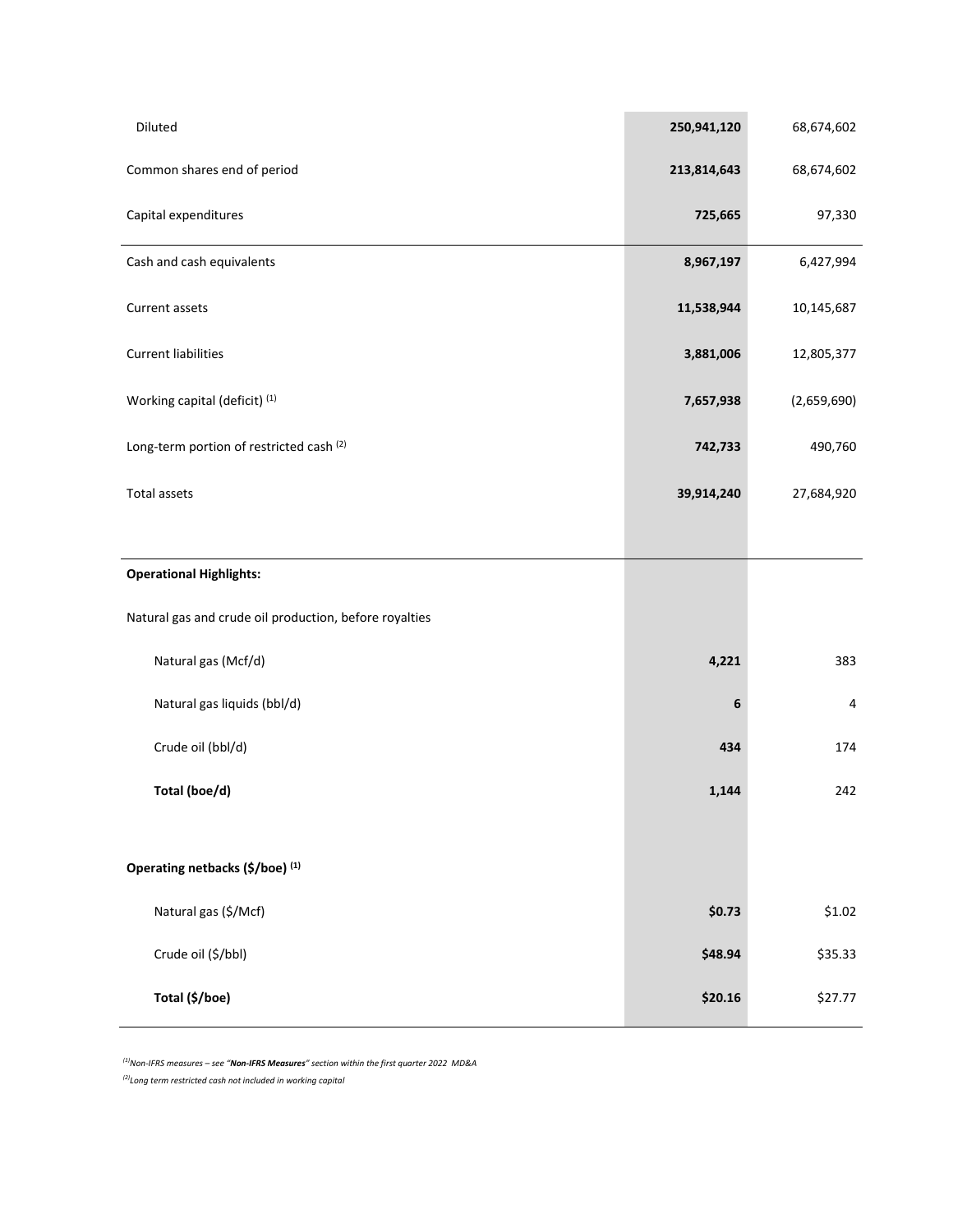## **DISCUSSION OF OPERATING RESULTS**

The Company's first quarter 2022 average corporate production increased by 61% to 1,144 boe/d, compared to the fourth quarter 2021 average production of 712 boe/d. This increase was largely attributable to the Canadian operation's tie-in of the West Pepper well in Alberta, Canada, which was brought on production in December 2021. Arrow's production on a quarterly basis is summarized below.

| <b>Average Production (boe/d)</b> | Q1 2022 | Q4 2021 | Q3 2021 | Q2 2021                  | Q1 2021 |
|-----------------------------------|---------|---------|---------|--------------------------|---------|
| Oso Pardo                         | 121     | 123     | 137     | 20                       |         |
| Ombu (Capella)                    | 177     | 190     | 193     | 97                       |         |
| Rio Cravo Este (Tapir)            | 136     | 142     | 151     | 147                      | 174     |
| <b>Total Colombia</b>             | 434     | 455     | 481     | 264                      | 174     |
| Fir, Alberta                      | 73      | 82      | 94      | 67                       | 68      |
| Pepper, Alberta                   | 636     | 181     | ۰.      | $\overline{\phantom{a}}$ |         |
| <b>TOTAL</b>                      | 1,144   | 719     | 575     | 331                      | 242     |

For the three months ended March 31, 2022, the Company's average production mix consisted of crude oil and natural gas production in Colombia of 434 bbl/d (2021: 174 bbl/d) and 4,221 Mcf/d (2021: 383 Mcf/d), along with minor amounts of natural gas liquids from the Arrow's Canadian properties.

Subsequent to quarter end, the Company successfully drilled the RCE-2 well, which was spud on April 2, 2022 and targeted a large, three-way fault bounded structure with multiple high-quality reservoir objectives on the Tapir Block in the Llanos Basin of Colombia. The well was drilled to a total measured depth of 9,600 feet and encountered six hydrocarbon bearing intervals totaling 90 net feet of oil pay.

## **DISCUSSION OF FINANCIAL RESULTS**

During Q1 2022 the Company continued to realize good oil and gas prices, as summarized below.

|                                              | Three months ended March 31 |         |        |
|----------------------------------------------|-----------------------------|---------|--------|
| <b>Average Benchmark and Realized Prices</b> | 2022                        | 2021    | Change |
| <b>Benchmark Prices</b>                      |                             |         |        |
| AECO (\$/Mcf)                                | \$3.68                      | \$2.30  | 60%    |
| Brent (\$/bbl)                               | \$97.90                     | \$61.32 | 60%    |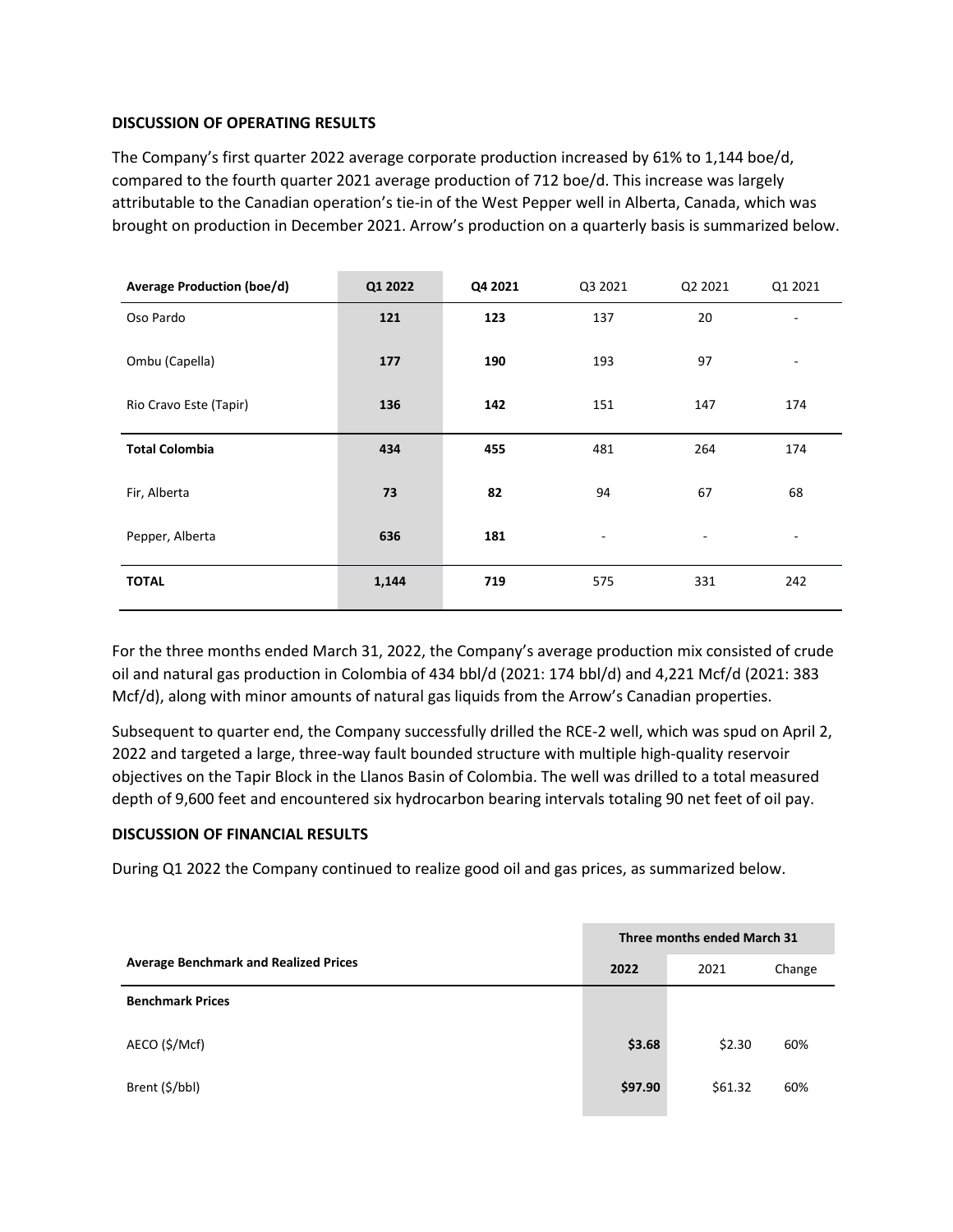| West Texas Intermediate (\$/bbl)             | \$94.94 | \$58.13 | 63%    |
|----------------------------------------------|---------|---------|--------|
| <b>Realized Prices</b>                       |         |         |        |
| Natural gas, net of transportation (\$/Mcf)  | \$3.65  | \$3.02  | 21%    |
| Natural gas liquids (\$/bbl)                 | \$76.89 | \$49.62 | 55%    |
| Crude oil, net of transportation (\$/bbl)    | \$73.87 | \$55.25 | 34%    |
| Corporate average, net of transport (\$/boe) | \$40.13 | \$45.36 | $-12%$ |

*(1)Non-IFRS measures – see "Non-IFRS Measures" section within the MD&A*

The Company also continued to realize good operating netbacks, as summarized below.

# **Operating Netbacks**

|                                              | Three months ended |         |
|----------------------------------------------|--------------------|---------|
|                                              | March 31           |         |
|                                              | 2022               | 2021    |
| Natural Gas (\$/Mcf)                         |                    |         |
| Revenue, net of transportation expense       | \$3.65             | \$3.02  |
| Royalties                                    | (0.79)             | (0.32)  |
| Operating expenses                           | (2.13)             | (1.68)  |
| Natural gas operating netback <sup>(1)</sup> | \$0.73             | \$1.02  |
| Crude oil (\$/bbl)                           |                    |         |
| Revenue, net of transportation expense       | \$73.87            | \$55.25 |
| Royalties                                    | (6.24)             | (8.19)  |
| Operating expenses                           | (18.69)            | (11.73) |
| Crude oil operating netback(1)               | \$48.94            | \$35.33 |
| Corporate (\$/boe)                           |                    |         |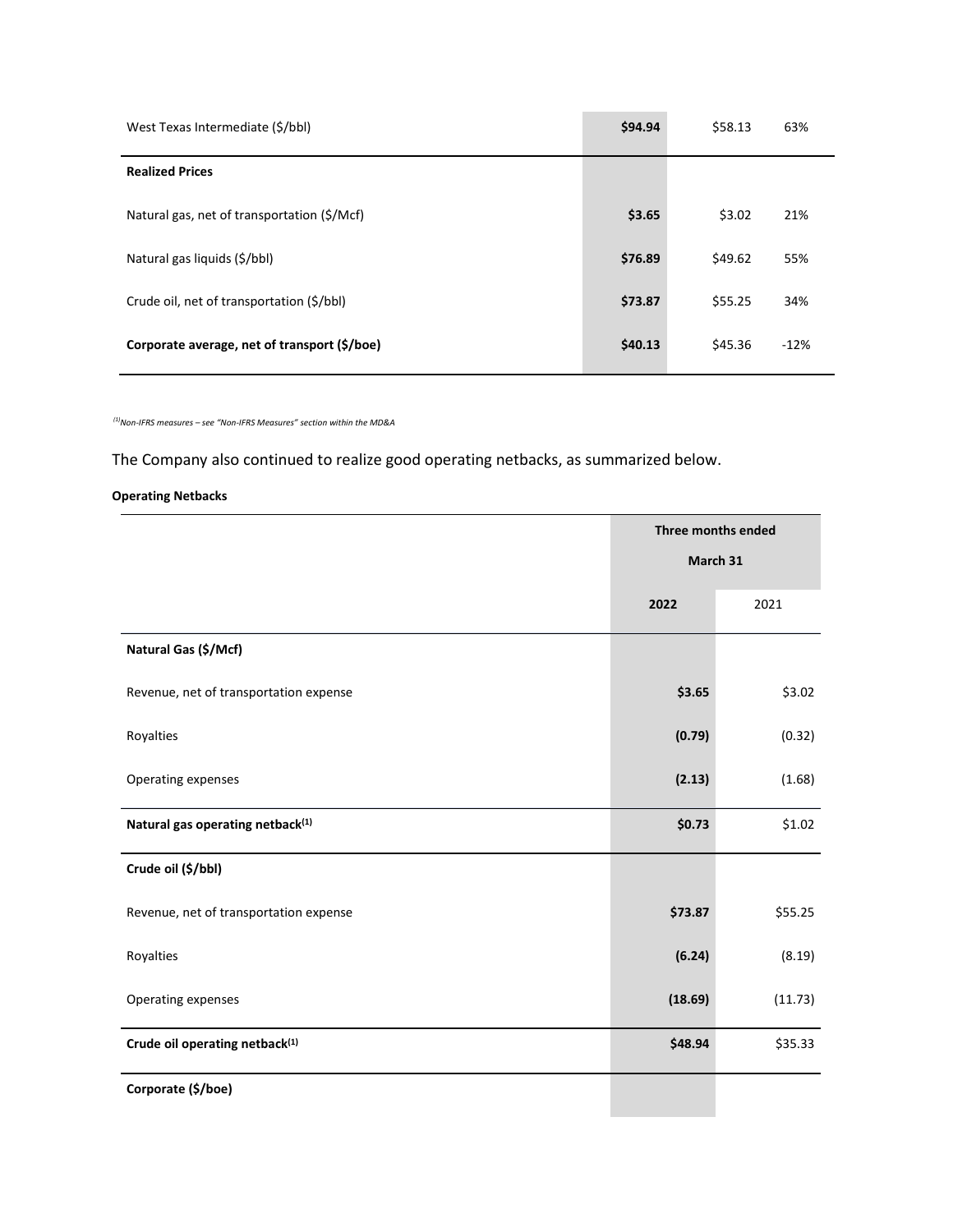| Revenue, net of transportation expense | \$40.13 | \$45.36 |
|----------------------------------------|---------|---------|
| Royalties                              | (5.22)  | (6.49)  |
| Operating expenses                     | (14.76) | (11.11) |
| Corporate operating netback $(1)$      | \$20.16 | \$27.77 |

*(1)Non-IFRS measure*

Arrow experienced lower operating netbacks quarter-over-quarter, decreasing to \$20.16/boe in the first quarter of 2022 from \$27.35/boe in the fourth quarter of 2021. This decrease is due to higher natural gas production but lower netbacks from natural gas, which resulted in lower revenues per boe of production sold.

The Company incurred in some capital expenditures during the first quarter of 2022 in connection with the drilling of the RCE-2 well. At the end of the quarter, Arrow had a positive working capital position of \$7.6 million and a cash position of \$8.9 million, which are expected to fund the Company's expenditure plan for the foreseeable future.

#### **For further Information, contact:**

| <b>Arrow Exploration</b>                |                      |
|-----------------------------------------|----------------------|
| Marshall Abbott, CEO                    | +1 403 651 5995      |
| Joe McFarlane, CFO                      | +1 403 818 1033      |
|                                         |                      |
| <b>Brookline Public Relations, Inc.</b> |                      |
| Shauna MacDonald                        | +1 403 538 5645      |
|                                         |                      |
| <b>Canaccord Genuity (Nominated</b>     |                      |
| <b>Advisor and Joint Broker)</b>        |                      |
| Henry Fitzgerald-O'Connor               | +44 (0) 20 7523 8000 |
| James Asensio                           |                      |
| <b>Gordon Hamilton</b>                  |                      |
|                                         |                      |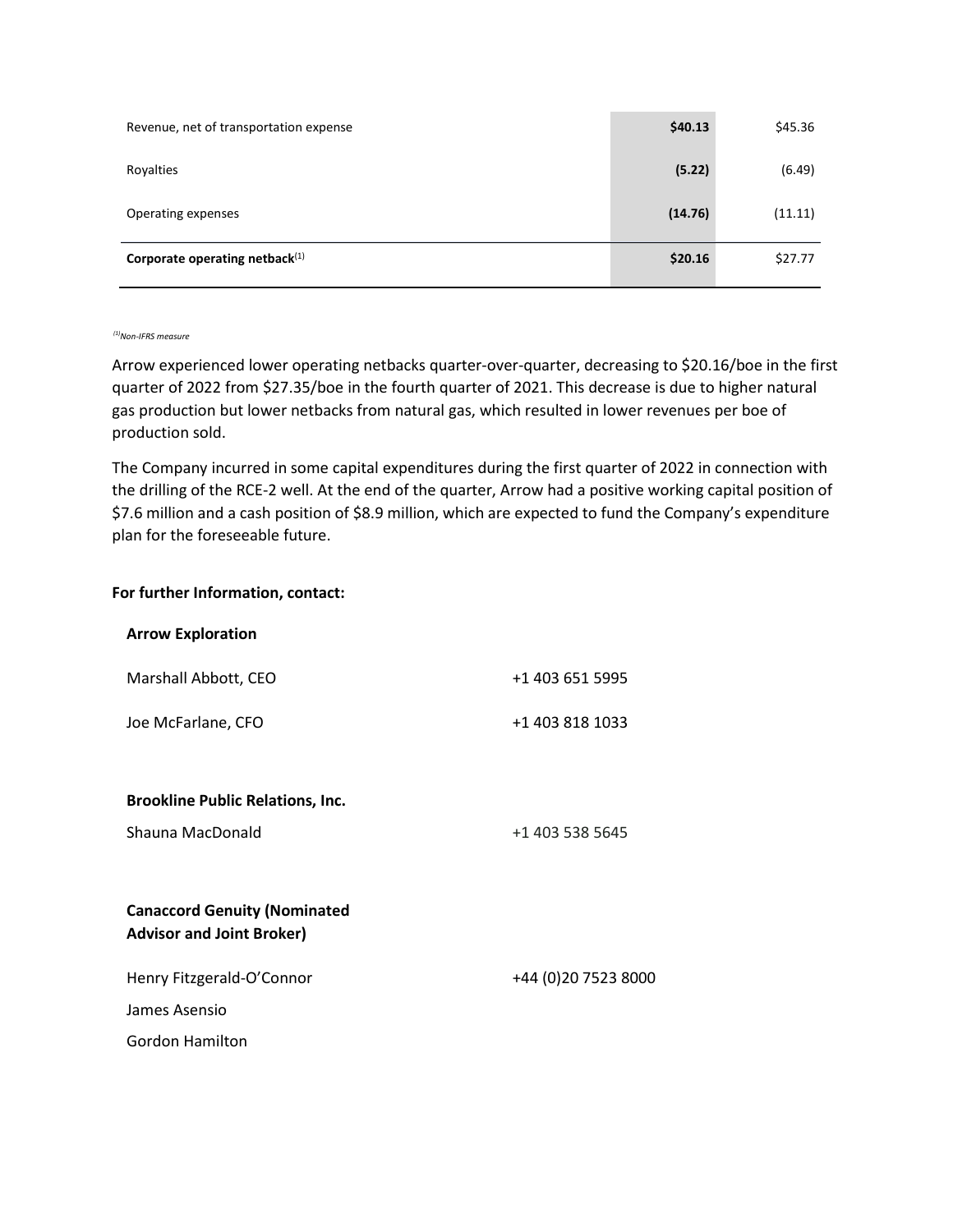### **Auctus Advisors (Joint Broker)**

Jonathan Wright (Corporate) +44 (0)7711 627449

Rupert Holdsworth Hunt (Broking)

### **Camarco (Financial PR)**

James Crothers +44 (0)20 3781 8331

Rebecca Waterworth

Billy Clegg

## **About Arrow Exploration Corp.**

Arrow Exploration Corp. (operating in Colombia via a branch of its 100% owned subsidiary Carrao Energy S.A.) is a publicly traded company with a portfolio of premier Colombian oil assets that are underexploited, under-explored and offer high potential growth. The Company's business plan is to expand oil production from some of Colombia's most active basins, including the Llanos, Middle Magdalena Valley (MMV) and Putumayo Basin. The asset base is predominantly operated with high working interests, and the Brent-linked light oil pricing exposure combines with low royalties to yield attractive potential operating margins. Arrow's 50% interest in the Tapir Block is contingent on the assignment by Ecopetrol SA of such interest to Arrow. Arrow's seasoned team is led by a hands-on executive team supported by an experienced board. Arrow is listed on the AIM market of the London Stock Exchange and on TSX Venture Exchange under the symbol "AXL".

#### **Forward-looking Statements**

This news release contains certain statements or disclosures relating to Arrow that are based on the expectations of its management as well as assumptions made by and information currently available to Arrow which may constitute forward-looking statements or information ("forward-looking statements") under applicable securities laws. All such statements and disclosures, other than those of historical fact, which address activities, events, outcomes, results or developments that Arrow anticipates or expects may, could or will occur in the future (in whole or in part) should be considered forward-looking statements. In some cases, forward-looking statements can be identified by the use of the words "continue", "expect", "opportunity", "plan", "potential" and "will" and similar expressions. The forwardlooking statements contained in this news release reflect several material factors and expectations and assumptions of Arrow, including without limitation, Arrow's evaluation of the impacts of COVID-19, the potential of Arrow's Colombian and/or Canadian assets (or any of them individually), the prices of oil and/or natural gas, and Arrow's business plan to expand oil and gas production and achieve attractive potential operating margins. Arrow believes the expectations and assumptions reflected in the forward